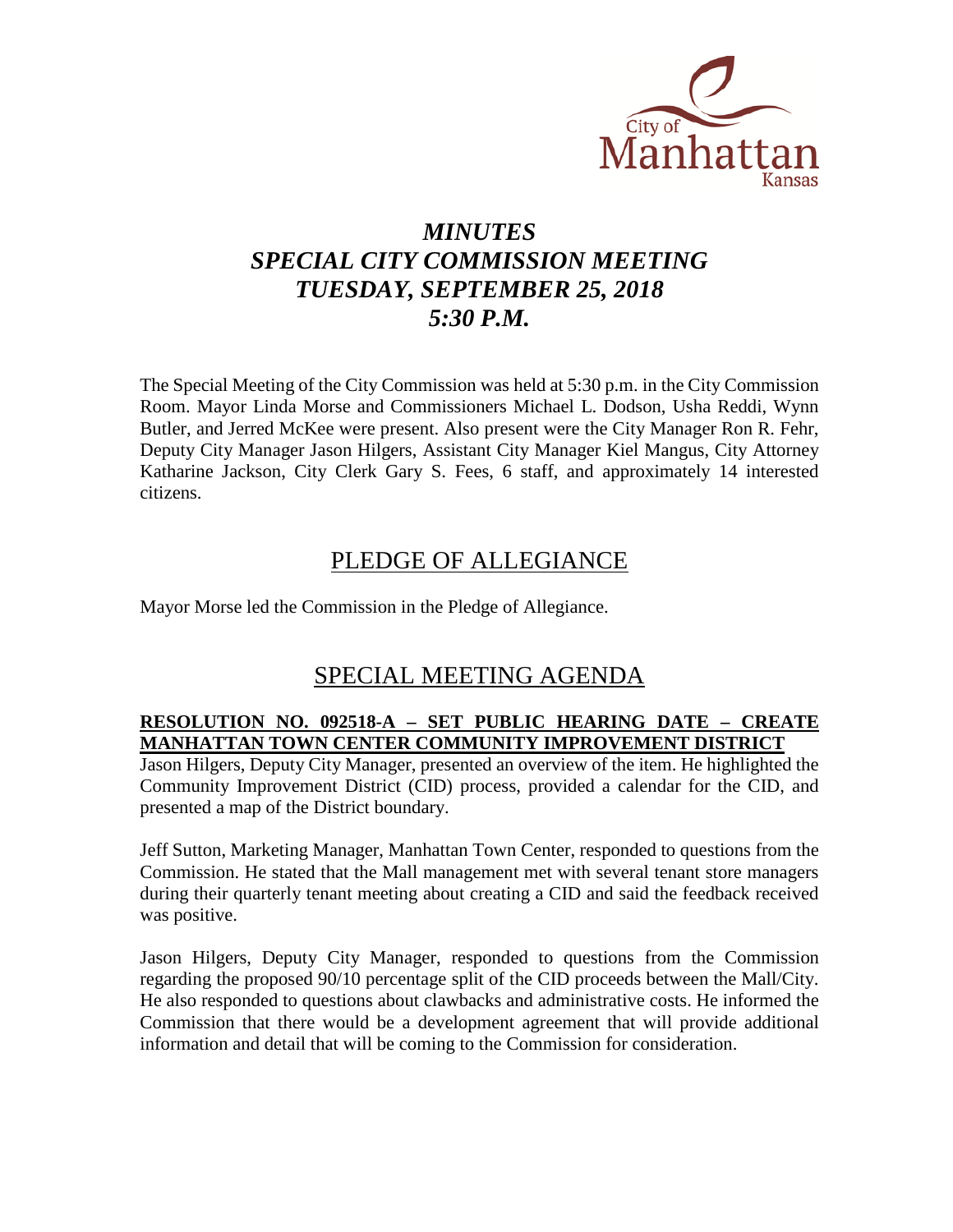# SPECIAL MEETING AGENDA *(CONTINUED)*

#### **RESOLUTION NO. 092518-A – SET PUBLIC HEARING DATE – CREATE MANHATTAN TOWN CENTER COMMUNITY IMPROVEMENT DISTRICT** *(CONTINUED)*

Mayor Morse opened the public comments.

Hearing no comments, Mayor Morse closed the public comments.

After discussion and comments from the Commission, Commissioner Butler moved to authorize the Mayor to sign the petition and approve Resolution No. 092518-A setting October 23, 2018, as the date for a public hearing to consider establishing a Community Improvement District (CID) at Manhattan Town Center. Commissioner McKee seconded the motion. On a roll call vote, motion carried 5-0.

### **RESOLUTION NO. 092518-B – SET PUBLIC HEARING DATE – EXPAND SALES TAX REVENUE (STAR) DISTRICT FOR NORTH CAMPUS CORRIDOR**

Jason Hilgers, Deputy City Manager, presented an overview of the item. He highlighted the history of the Tax Increment Financing (TIF) and the Sales Tax Revenue (STAR) District Redevelopment Plan. He informed the Commission that the opportunity for STAR bonds requires a concept that is agreeable to the State Secretary of Commerce. He stated STAR bonds have been identified as a potential revenue source to assist with infrastructure funding for the North Campus Corridor (NCC) as well as other revenue sources. He provided additional information on STAR bonds in Kansas and said recently the state responded favorably to a concept that included an attraction in the NCC that included a Coach Snyder facility and referenced a letter dated September 18, 2018, from Bob North, Interim Secretary and Chief Counsel, Department of Commerce. He presented a map of the TIF District and a map of the proposed STAR District expansion. He provided a timeline and process of the North Campus Corridor for STAR, discussed the Redevelopment Plan, and the future STAR bond. He also highlighted the NCC proposed budget and identified sources of revenues and expenses. He then responded to questions from the Commission on the purpose of STAR bonds and the attraction component.

Ron Fehr, City Manager, discussed the proposed improvements in the North Campus Corridor, noted the additional jobs being added in the Corridor, and highlighted the economic benefit to the community and to the State of Kansas.

Commissioner Butler stated that he did not have a problem with the STAR bond; however, he said that in order to get support for the attraction component, it would need to be operated and maintained by somebody other than the City of Manhattan. He suggested the attraction facility highlight all Kansas State University sports and not just Kansas State University football. He stated it will be important to know more detail on what the attraction will be, who will run and operate the facility, and who will maintain the facility.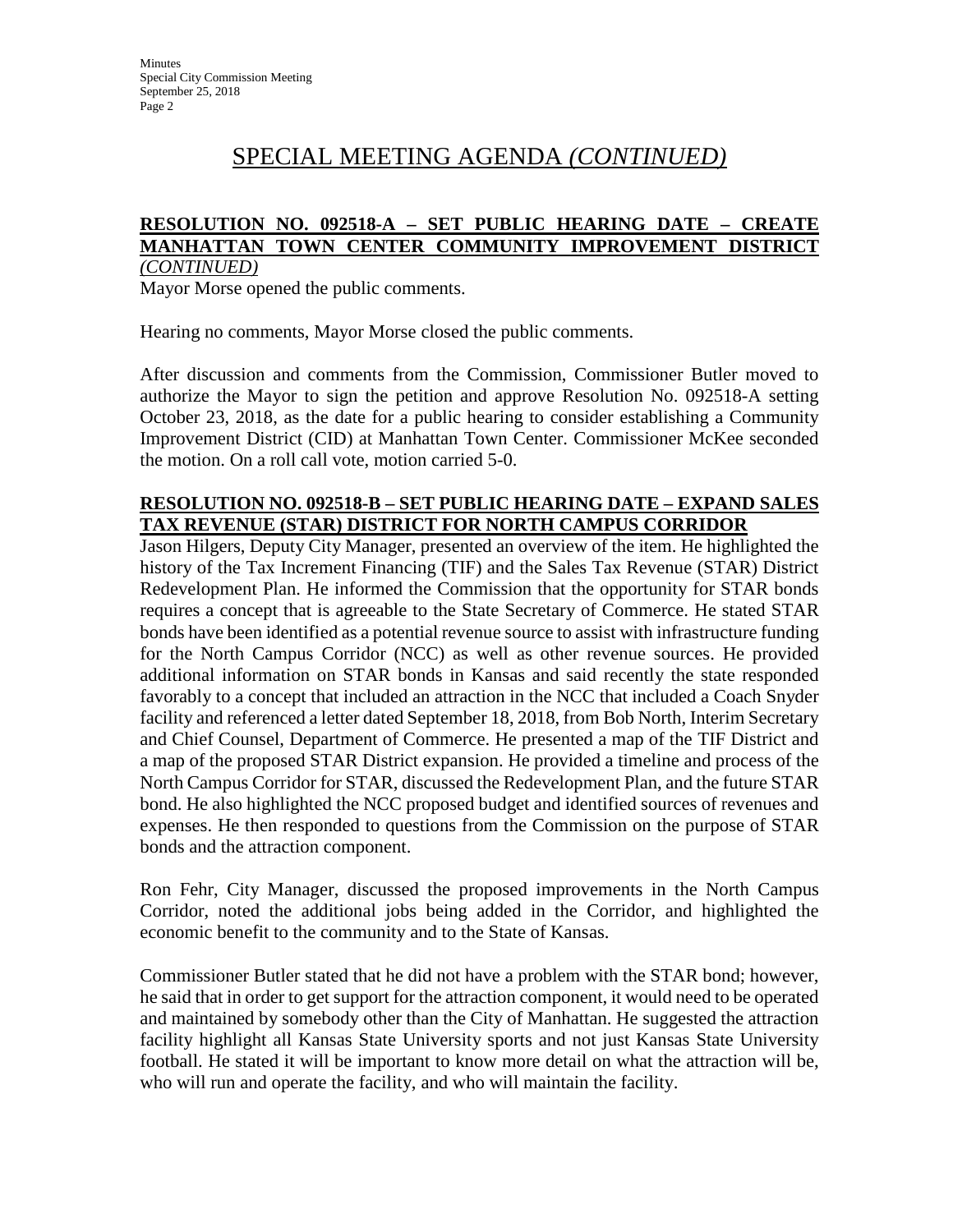# SPECIAL MEETING AGENDA *(CONTINUED)*

#### **RESOLUTION NO. 092518-B – SET PUBLIC HEARING DATE – EXPAND SALES TAX REVENUE (STAR) DISTRICT FOR NORTH CAMPUS CORRIDOR** *(CONTINUED)*

Jason Hilgers, Deputy City Manager, provided additional information on the attraction facility and on the importance to leverage STAR and Better Utilizing Investments to Leverage Development (BUILD) Grant, previously known as Transportation Investment Generating Economic Recovery (TIGER) Grant. He informed the Commission on the process for the Flint Hills Discovery Center and the amount of time needed to establish STAR bonds. He then responded to questions from the Commission regarding the notification process and the map showing the proposed boundary.

Commissioner Reddi said that she was fine with taking the next step of expanding the district, as the North Campus Corridor is one of the Commissioner goals. She stated that she was willing to look at this closer and proceed with the public hearing, with the understanding that additional details be provided on the attraction facility and that it will not fall within the City's operational costs. She also highlighted the significance of the Flint Hills Discovery Center and the downtown redevelopment.

Commissioner Dodson voiced disappointment with the process and was unaware that this attraction piece was needed to accomplish the North Campus Corridor. He was in agreement with Commissioner Butler that the facility needs to be a Kansas State University-wide athletic display with Coach Snyder's name and asked if he has been consulted on this.

Jason Hilgers, Deputy City Manager, responded to additional questions from the Commission on the attraction concept in the North Campus Corridor and STAR.

Mayor Morse opened the public comments.

Hearing no comments, Mayor Morse closed the public comments.

Commissioner McKee stated that he is largely supportive of the project, but wanted to be sure in the discussion to remember that bigger and better does not necessarily help others in the community. He said that surely in a \$50 million project there would be something that would benefit all spectrums of Manhattan.

Mayor Morse stated the package presented achieves infrastructure improvements for the North Campus Corridor. She highlighted the importance of the STAR bond and the BUILD-TIGER grant to provide the necessary funding for infrastructure improvements.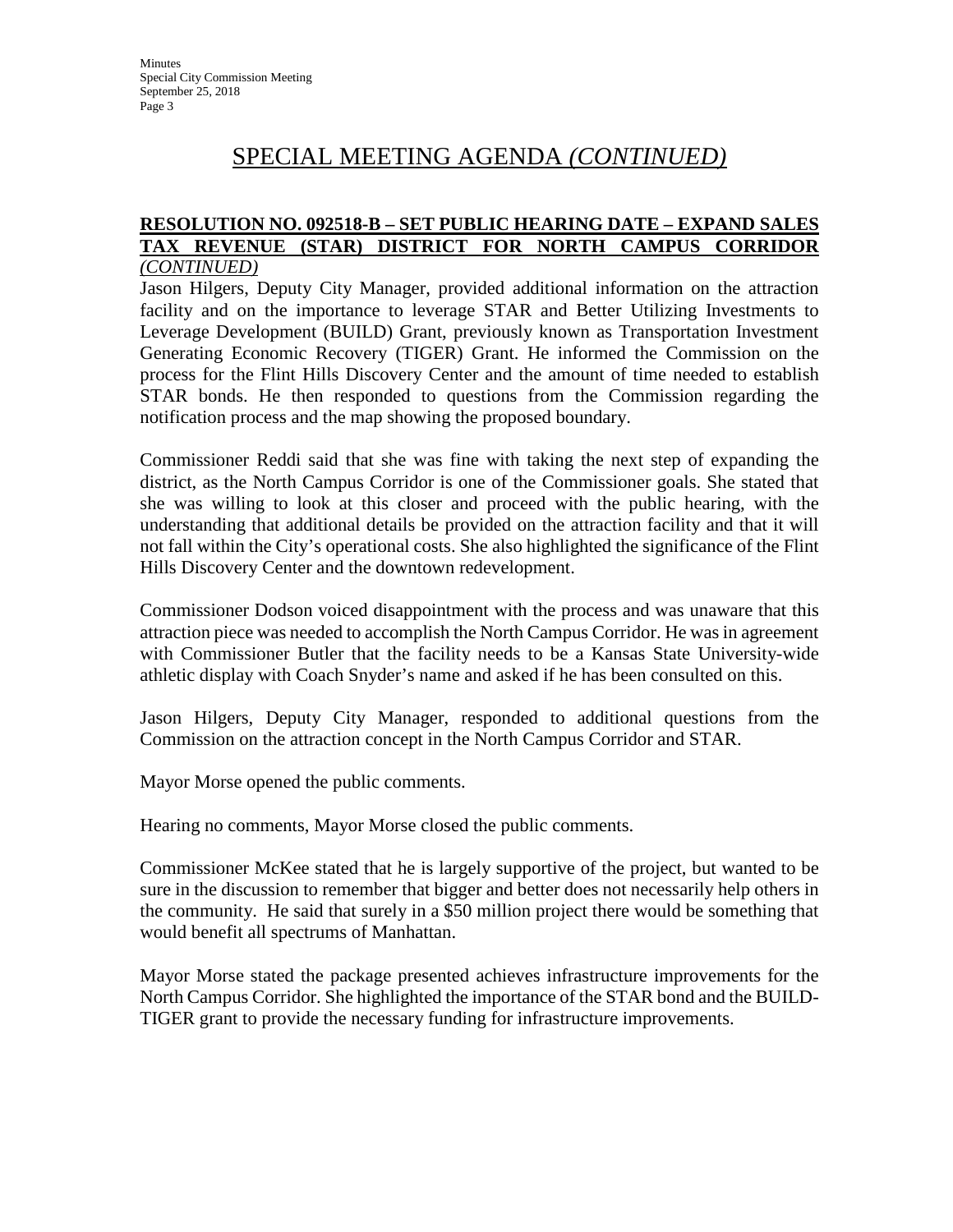# SPECIAL MEETING AGENDA *(CONTINUED)*

#### **RESOLUTION NO. 092518-B – SET PUBLIC HEARING DATE – EXPAND SALES TAX REVENUE (STAR) DISTRICT FOR NORTH CAMPUS CORRIDOR** *(CONTINUED)*

After discussion and comments from the Commission, Commissioner Butler moved to approve Resolution No. 092518-B setting November 6, 2018, as the date for a public hearing to expand the STAR District in Manhattan, Kansas, to allow for the consideration of the potential STAR award for the North Campus Corridor area and the Bill Snyder experience center. Commissioner Dodson seconded the motion. On a roll call vote, motion carried 5-0.

### **FIRST READING – AMEND SPECIAL EVENTS WITH ALCOHOL – ADD CITY-OWNED PROPERTY SOUTH AND SOUTHEAST OF FLINT HILLS DISCOVERY CENTER**

Jared Wasinger, Assistant to the City Manager, provided a brief overview of state and local laws, discussed the Greater Manhattan Community Foundation Young Trustees request to use Blue Earth Plaza, presented a map including the special event boundary, highlighted options considered during the June 19, 2018, City Commission meeting, and addressed the concerns expressed by the Commission during the September 4, 2018, meeting.

After comments from the Commission, Jared Wasinger, Assistant to the City Manager, highlighted the first reading of the ordinance and the proposed changes. He stated that City Administration would work with the Aggieville and Downtown Districts and address the complexities regarding adjacent businesses extending their premises and come back to the Commission with an ordinance at a later date. He also highlighted the Young Trustees timeline and application for their special event with alcohol. He then responded to questions from the Commission regarding security and staffing control considerations as well as working with the Riley County Police Department.

Mayor Morse opened the public comments.

Hearing no comments, Mayor Morse closed the public comments.

After comments from the Commission, Commissioner Reddi moved to approve first reading of an ordinance amending Article IV of Chapter 31 of the Code of Ordinances to remove the fenced off "beer garden" requirement for Special Events With Alcohol in Blue Earth Plaza, and other modifications pertaining to requirements and regulations for applicants seeking a Special Event With Alcohol Permit, as well as amending Article I of Chapter 4 of the Code of Ordinances related to the possession and consumption of alcohol on the Cityowned property located south and southeast of the Flint Hills Discovery Center. Commissioner Dodson seconded the motion. On a roll call vote, motion carried 5-0.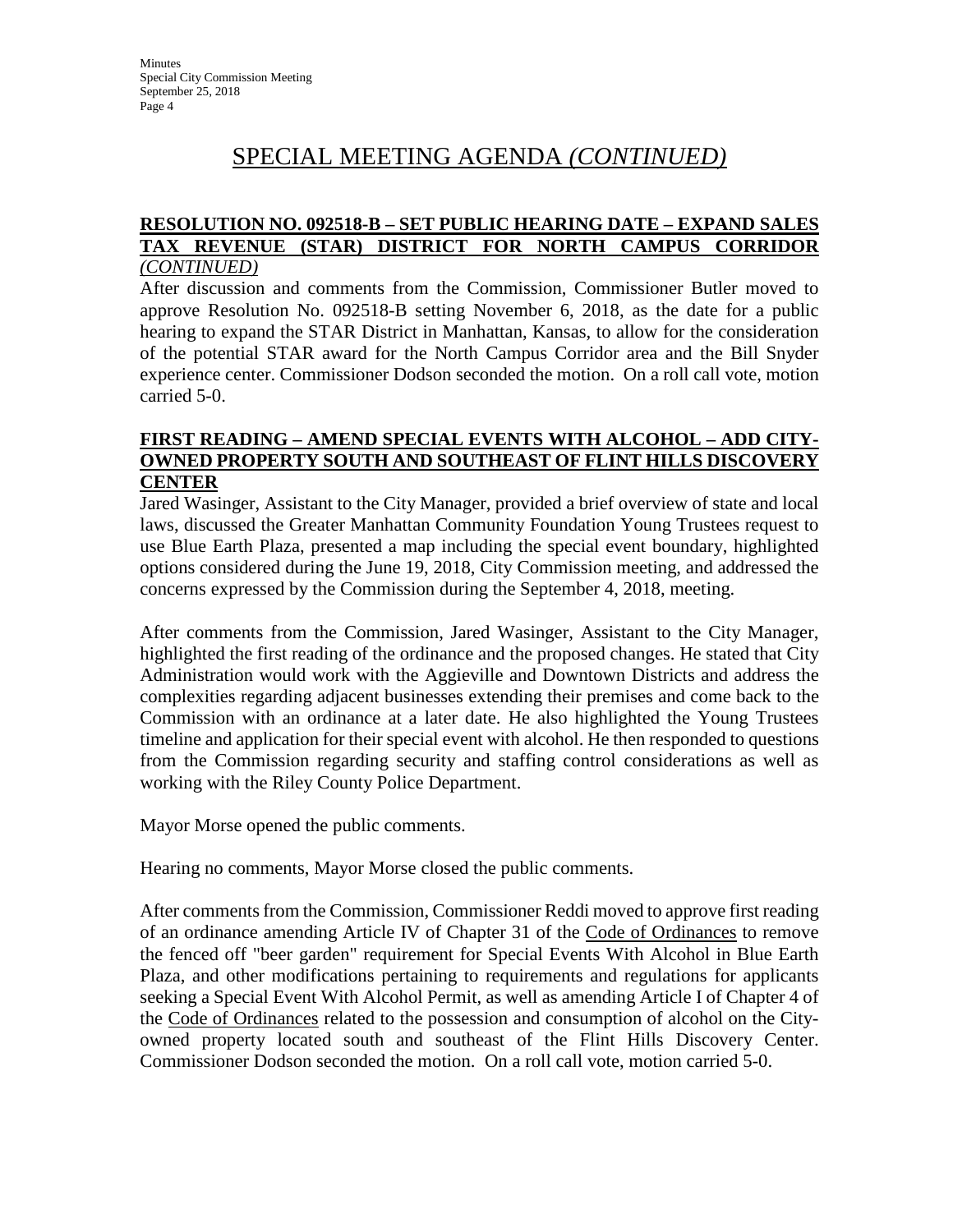**Minutes** Special City Commission Meeting September 25, 2018 Page 5

## WORK SESSION

### **QUALITY OF LIFE (REC & TRAILS) SALES TAX UPDATE**

Eddie Eastes, Director of Parks and Recreation, introduced the item and provided a brief update on the Quality of Life Sales Tax.

Tracy Anderson, Principal Architect, Anderson Knight Architects, informed the Commission that their team has met with the Steering Committee twice. He highlighted the Quality of Life Sales Tax goals, discussed the purpose of the Steering Committee, and provided a progress update based on feedback received from the Steering Committee regarding site design considerations, programmatic elements, and building systems and maintenance.

Barry Schmidt, McCownGordon Construction, presented an overview of the master budget and total funding available.

Tracy Anderson, Principal Architect, Anderson Knight Architects, presented the site concepts and potential programmatic images that could be incorporated for Eisenhower Middle School and Anthony Middle School.

Barry Schmidt, McCownGordon Construction, discussed the design-build process, project timeline, and upcoming meeting schedule including Steering Committee workshops, USD 383 updates, and Parks and Recreation Advisory Board updates.

Tracy Anderson, Principal Architect, Anderson Knight Architects, responded to questions from the Commission. He highlighted the proposed parking locations and secure areas and entry into the facilities during school hours.

Jason Hilgers, Deputy City Manager, and Tracy Anderson, Principal Architect, Anderson Knight Architects, provided additional information on expansion areas that would provide greater flexibility for USD 383 and the City and highlighted programmatic elements for the Middle School facilities.

Ron Fehr, City Manager, and Rob Ott, Director of Public Works, informed the Commission about the need for a future proposed street near Eisenhower Middle School that would extend Kirkwood Drive to Marlatt Avenue. Ott presented an aerial map showing the proposed roadway and responded to questions from the Commission regarding timing of the roadway and potential funding for the project.

Jason Hilgers, Deputy City Manager, provided additional information on the Design-Build Process and stated that construction of the east facility is proposed to start in March 2020.